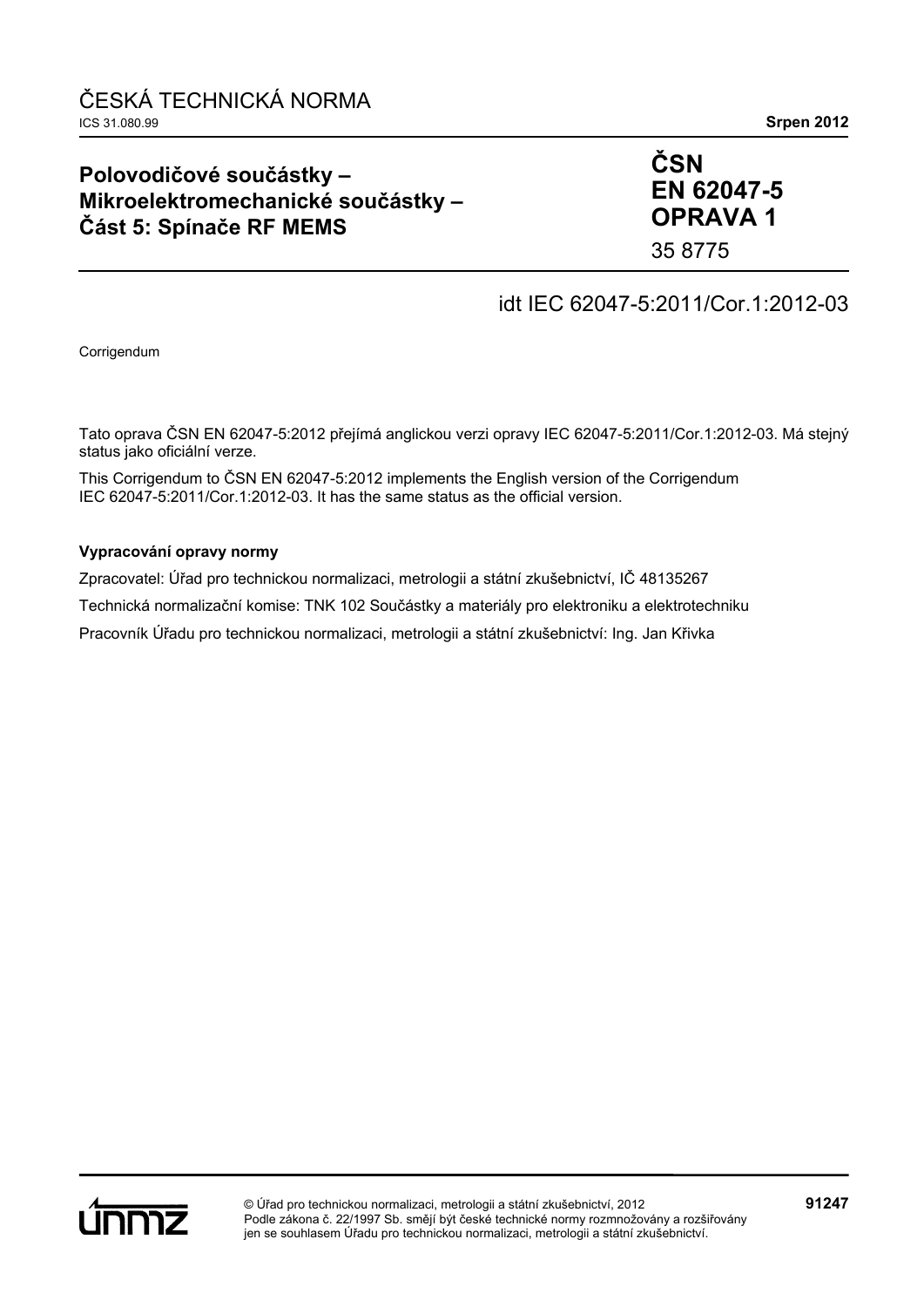ČSN EN 62047-5/Opr. 1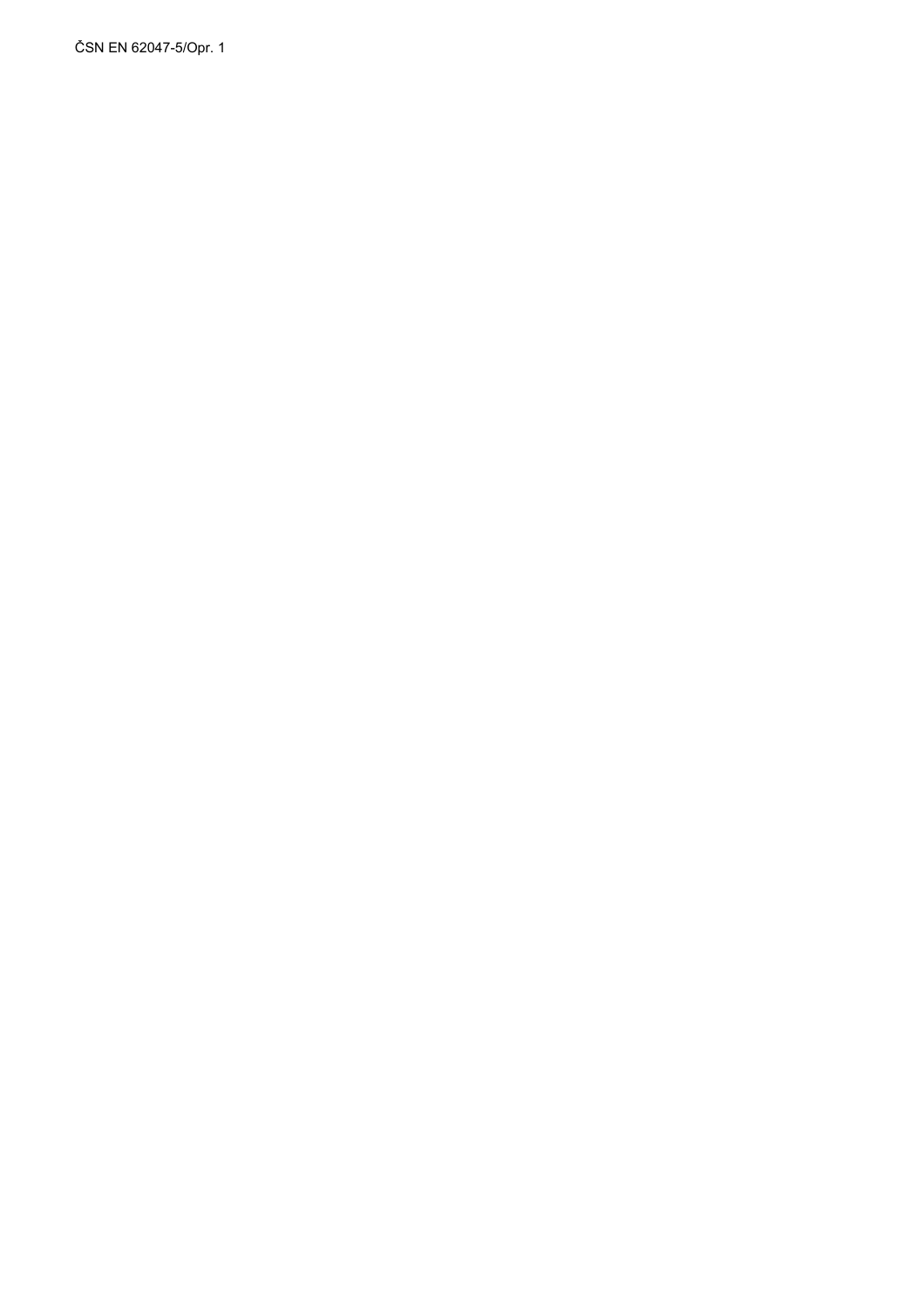**IEC 62047-5 (First edition – 2011)** 

**Semiconductor devices – Micro-electromechanical devices –** 

**Part 5: RF MEMS switches**

**CEI 62047-5 (Première édition – 2011)** 

**Dispositifs à semiconducteurs – Dispositifs microélectromécaniques –** 

**Partie 5: Commutateurs MEMS-RF**

# **CORRIGENDUM 1**

#### **3.3.1 electro-statically actuated switch**

*Replace* "moving contact" *by* "moving plate" *in the definition.*

#### **3.3.4 piezo-electrically actuated switch**

*Add the word* "plate" *between* "movable" *and* "constructed" *in the definition*

## **5.2.2.3 Principle of measurement**

*Renumber the first equation in this subclause as follows:*

 $R_{\text{on}} = re(Z_{\text{on}})$  (1)

*and renumber the existing Equations (3) to (11) of this publication accordingly.* 

## **5.2.4.4 Measurement procedure**

*Replace* "Equation (6)*" by* "Equation (5)" *in the last paragraph of this subclause.*

## **5.3.3.4 Measurement procedure**

*Replace* "the Equations (10) and (11)*" by*  "the Equations (9) and (10)" *in the first paragraph of this subclause.*

## **6.2.3 Hot switching or power handling**

*Replace "*Figure 5*" by "*Figure 6*" in the third sentence of this subclause.*

#### **3.3.1 commutateur actionné par voie électrostatique**

*Remplacer* «un contact mobile» *par* «une plaque mobile» *dans la définition.* 

# **3.3.4 commutateur actionné par voie piézoélectrique**

*La correction ne concerne que le texte anglais.*

## **5.2.2.3 Principe de mesure**

*Renuméroter la première équation de ce paragraphe comme suit:*

 $R_{\text{on}} = re(Z_{\text{on}})$  (1)

*et renuméroter les Equations (3) à (11) existantes de la publication en conséquence.* 

#### **5.2.4.4 Procédure de mesure**

*Remplacer «*l'Equation (6)» *par «*l'Equation (5)» *dans le dernier alinéa de ce paragraphe.*

## **5.3.3.4 Procédure de mesure**

*Remplacer «*les Equations (10) et (11)» *par «*les Equations (9) et (10)» *dans le premier alinéa de ce paragraphe.*

#### **6.2.3 Commutation chaude ou puissance supportée**

*Remplacer* «La Figure 5» *par* «La Figure 6» *dans la troisième phrase de ce paragraphe.*